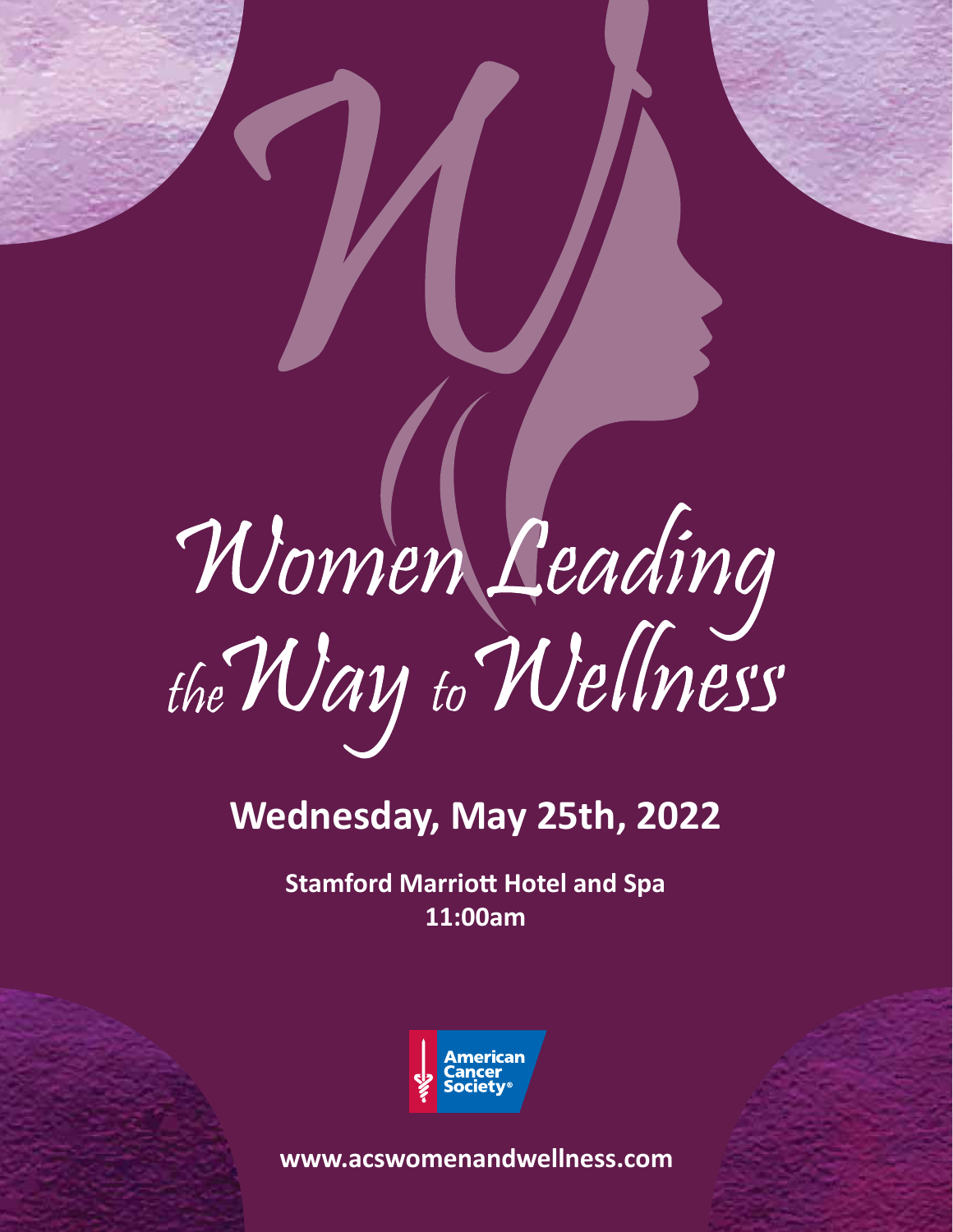The American Cancer Society's Annual Women Leading the Way to Wellness Luncheon shines the spotlight on the prevention and early detection of cancer and the critical role that women's health and self-care plays in this area. Helping women to prioritize their health is a focus of the ACS as we forge the way to not only find a cure for cancer but find ways to prevent it. Decreasing cancer occurrences is as important to us as finding a medical cure, though we continue to aggressively work on both fronts to eradicate cancer.

As a sponsor of our event, you're a part of something so much bigger than just this event. Your support helps us to get closer than ever to finishing the fight against cancer.

The American Cancer Society is passionately committed to fighting every cancer and helping every community. We are the largest community-based voluntary health organization in the world, with 3 million dedicated volunteers supporting cancer patients and their families every day.

Together with our millions of supporters, the American Cancer Society saves lives and creates a world with less cancer by helping people get well and stay well, by finding cures, and by fighting back against cancer with research and education. We are there when and where people fighting cancer need help. We are proud of the progress we've made - but know that together, we can do even more.

#### **The American Cancer Society's**

Women Leading the Way to Wellness

#### **Tri-Chairs**

Maureen Clark Newlove Robin Selden Kitt Shapiro

#### **Executive Committee**

Stacey Babson Kaplan Molly Carmody Lucinda Cross Shelley Kapitulik

Shantana Maye-Hazel Kim Pugh Mia Schipani Jami Sherwood

Kelly Thomas Robyn Whittingham Zara Williamson Tracie Wilson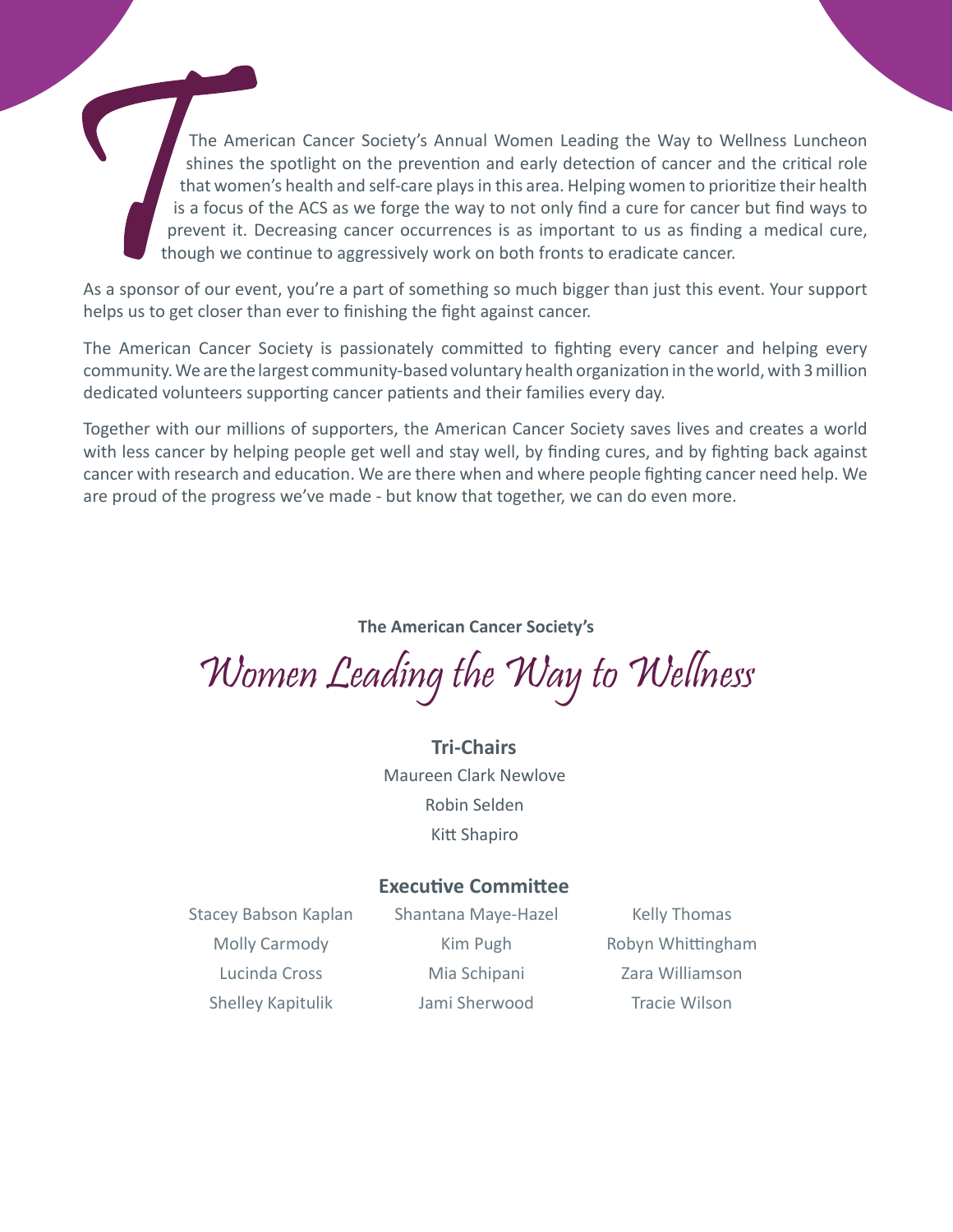Sponsorship Opportunities

# Presenting Sponsor \$25,000



The Presenting Sponsor highlights your commitment and dedication to the health and wellness of our community by supporting the American Cancer Society's Women Leading the Way to Wellness event. The Presenting Sponsor offers maximum exposure for your brand. The Presenting Sponsor is the unique opportunity for saving lives by helping people stay well and get well by finding cures and fighting back! Available for the 2022 event!

#### **Recognition Benefits:**

- **Exclusive Opportunity!**
- First right of refusal as Women Leading the Way Presenting Sponsor 2023
- Full-page color acknowledgement in the event program as well as Presenting Sponsor on inside front and back cover of Women Leading the Way program
- Inclusion in the press release sent to local media outlets
- Company logo included, and listed as a Presenting Sponsor on more than 2,000 invitations *(commitment due by Feb 1st, 2022 to be featured)*
- Named as Presenting Sponsor on the Women Leading the Way to Wellness website and all social media outlets
- Named as Presenting Sponsor with company logo on event day signage
- Recognition of your support on projection screen
- Verbal recognition and the exclusive opportunity to speak from the podium
- Inclusion of your company logo on "Step and Repeat"

#### **Participants Benefits:**

- Two (2) VIP tables of 10 (20 people) with preferred seating
- Exclusive opportunity to introduce the Event Moderator and Honorees
- Exclusive opportunity to speak from the podium

For More Information or Additional Opportunities: kelsey.mcgettigan@cancer.org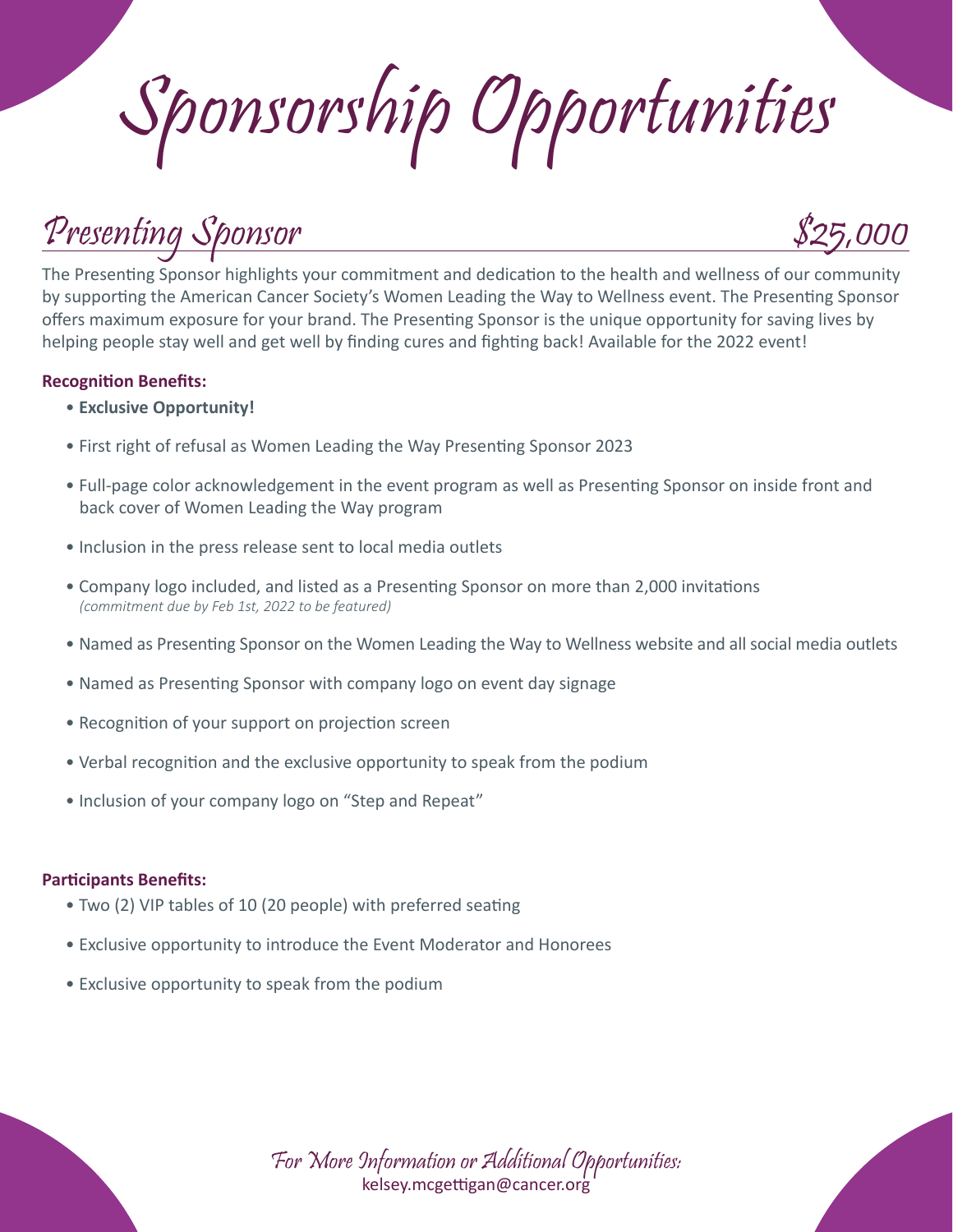# $Gold Sponsor$  \$10,000

The Gold Sponsor is dedicated to the health and wellness of our community, by supporting the Women Leading the Way to Wellness event, and the lifesaving mission of the American Cancer Society. The Gold Sponsor is a unique opportunity for a corporation to save lives, by helping others stay well, by finding cures and fighting back.

#### **Recognition Benefits:**

- Full-page color acknowledgement in the event program, with preferred placement
- Inclusion in the press release sent to local media outlets
- Company named as a Gold Sponsor on more than 2,000 invitations *(commitment due by Feb 1st, 2022 to be featured)*
- Named as a Gold Sponsor with company logo on the Women Leading the Way to Wellness website and all social media outlets
- Verbal recognition from the podium
- Inclusion of your company logo on event "Step and Repeat"
- Named as a Gold Sponsor on event day signage

#### **Participants Benefits:**

• Two (2) tables of 10 (20 people) with preferred seating

#### **Virtual Enhancement Benefits:**

- Logo placement on all collateral for the event (including but not limited to social media backdrops, invitation, website, raffle collateral, etc.) (\$1,000)
- Variety (3) of speaking events (Facebook Live, two (2) "Ask the Expert" panel opportunities) (\$250)
- Two (2) social media takeover opportunities (\$250)
- Two (2) dedicated social posts (\$100)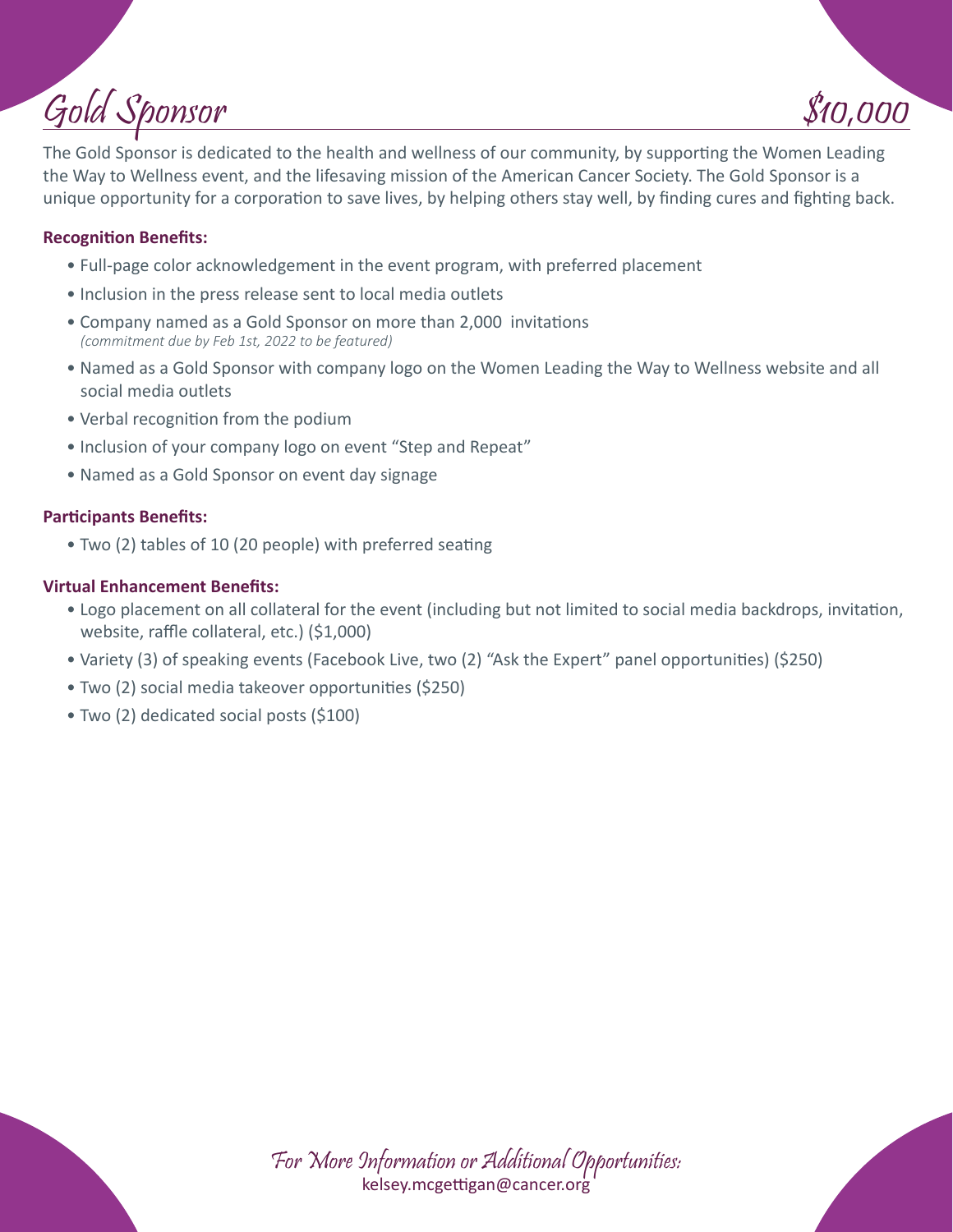# Silver Sponsor

The Silver Sponsor is dedicated to the health and wellness of our community by supporting the Women Leading the Way to Wellness event and the lifesaving mission of the American Cancer Society. The Silver Sponsor is a unique opportunity for a corporation to save lives by helping people stay well and get well, by finding cures and by fighting back.

#### **Recognition Benefits:**

- Full-page color acknowledgement in the event program
- Inclusion in the press release sent to local media outlets
- Company named as a Silver Sponsor on more than 2,000 invitations *(commitment due by Feb 1st, 2022 to be featured)*
- Named as a Silver Sponsor with company logo on the Women Leading the Way to Wellness website
- Verbal recognition from the podium
- Named as a Silver Sponsor with company logo on event day signage

#### **Participants Benefits:**

• One (1) table of 10 with preferred seating

#### **Virtual Enhancement Benefits:**

- Logo placement on collateral for the event (including but not limited to social media backdrops and auction collateral), logo used on Facebook Live backdrop for speakers (\$1,000)
- One (1) social media takeover opportunity (\$175)
- One (1) "Ask the Expert" panel opportunity (\$175)
- One (1) dedicated social post (\$50)

For More Information or Additional Opportunities: kelsey.mcgettigan@cancer.org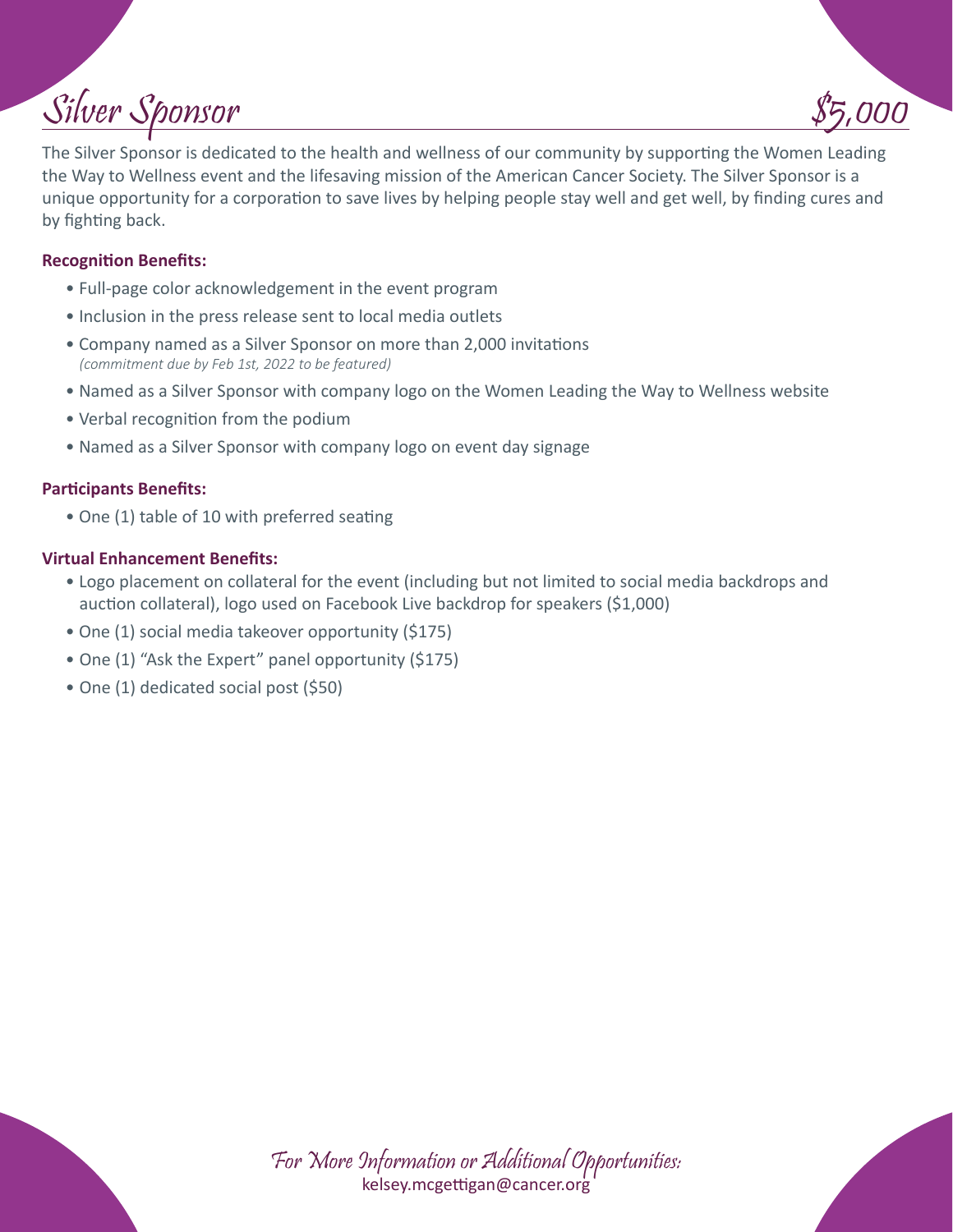# Bronze Table Sponsor

The Bronze Table Sponsor is dedicated to the health and wellness of our community by supporting the Women Leading the Way to Wellness event and the lifesaving mission of the American Cancer Society. The Bronze Table Sponsor is a unique opportunity for a corporation to save lives by helping people stay well and get well, by finding cures and by fighting back.

#### **Recognition Benefits:**

- Half-page black and white acknowledgement in the event program
- Inclusion in the press release sent to local media outlets
- Company named as a Bronze Table Sponsor on more than 2,000 invitations *(commitment due by Feb 1st, 2022 to be featured)*
- Named as a Bronze Table Sponsor with company logo on the Women Leading the Way to Wellness website
- Named as Bronze Table Sponsor with company logo on event day signage

#### **Participants Benefits:**

• One (1) table of 10 with preferred seating

#### **Virtual Enhancement Benefits:**

- Logo placement on collateral for the event (including but not limited to social media backdrops and auction collateral), logo used on Facebook Live backdrop for speakers (\$1,000)
- One (1) social media takeover opportunity (\$175)
- One (1) dedicated social post (\$50)

For More Information or Additional Opportunities: kelsey.mcgettigan@cancer.org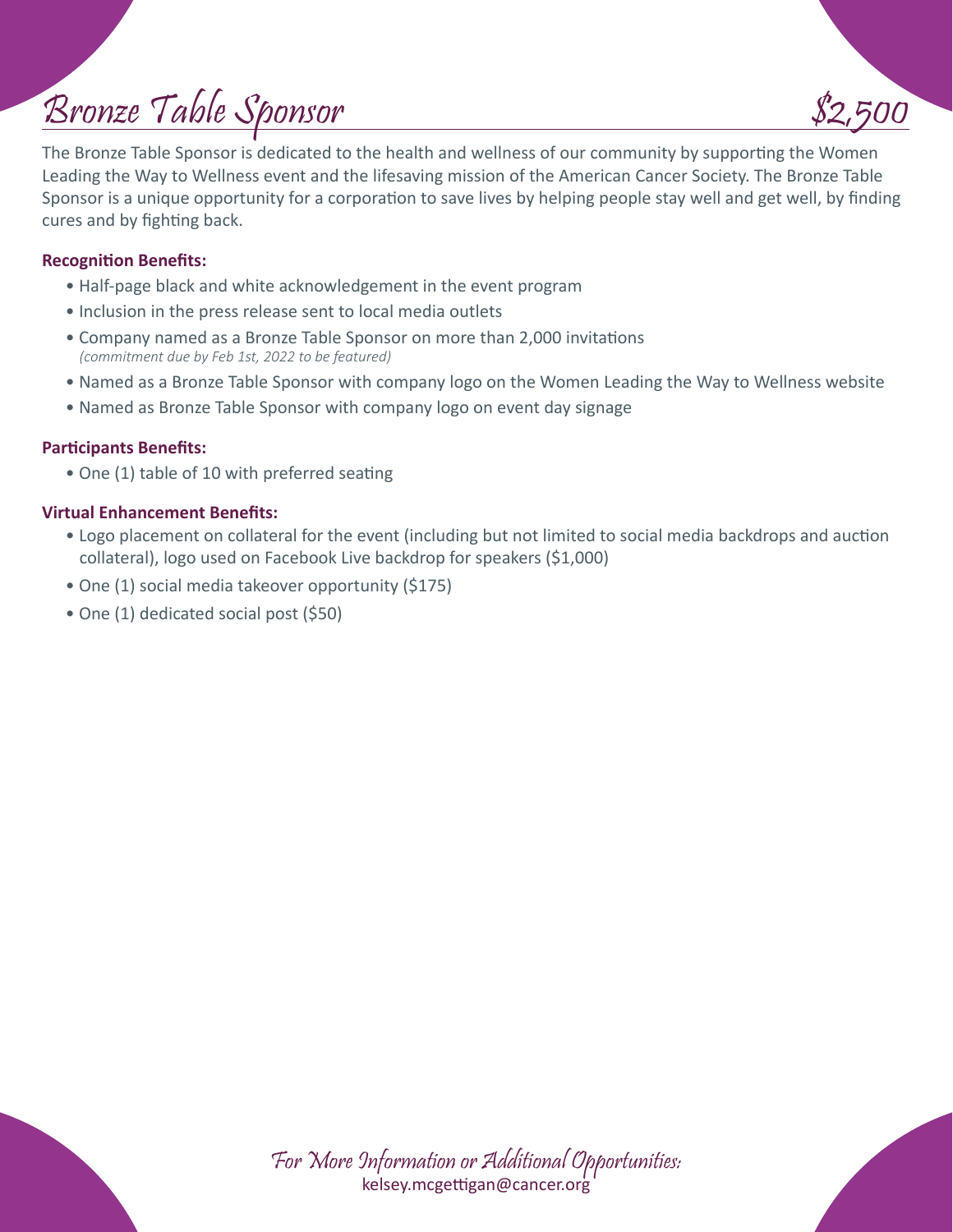# Supporter

The Supporter Sponsor is dedicated to the health and well-being of our community by supporting the Women Leading the Way to Wellness event and the lifesaving mission of the American Cancer Society. The Supporter Sponsorship is a unique opportunity for a corporation to save lives by helping people stay well and get well, by finding cures and by fighting back.

#### **Recognition Benefits:**

- Half-page black and white acknowledgement in the event program
- Company name printed in the event program
- Named as a Supporter on the Women Leading the Way to Wellness website and all social media outlets

#### **Participants Benefits:**

• Four (4) seats at the Women Leading the Way to Wellness table with preferred seating

#### **Virtual Enhancement Benefits:**

- Logo placement on collateral for the event (including but not limited to social media backdrops and auction collateral), logo used on Facebook Live backdrop for speakers (\$1,000)
- One (1) social media takeover opportunity (\$175)
- One (1) "Ask the Expert" panel opportunity (\$175)
- One (1) dedicated social post (\$50)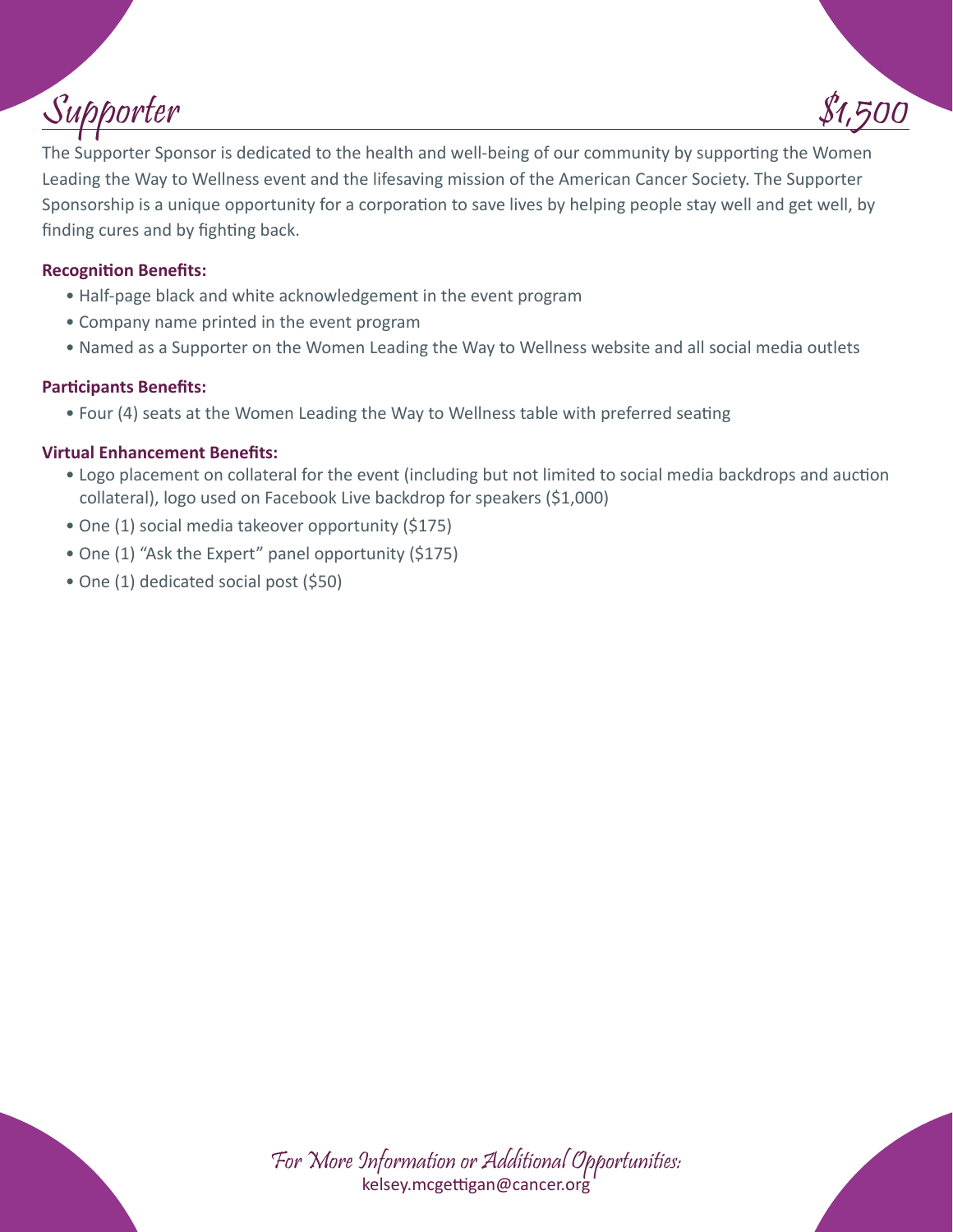Underwriting Opportunities

Company/Donor Included on table tents for 250+ seated guests. Company/Donor will be also recognized in all print collateral and social media as the Luncheon Underwriter.

## Raffle Auction Underwriter \$2,500

Company/Donor included in all Raffle Auction signage and will be recognized in all print collateral and social media as the Raffle Auction Underwriter. Includes the opportunity to staff the Raffle Auction table with up to two volunteers from your company the day of the event.

Departure Gifts \$2,500

Company/Donor included in all print collateral, departure gift tag and social media as the Departure Gift Underwriter.

For More Information or Additional Underwriting Opportunities: kelsey.mcgettigan@cancer.org

## Postage/ Print Underwriter \$1,000

Company/Donor listed in all event collateral and social media as the Postage/ Print Underwriter.

Luncheon Underwriter \$5,000

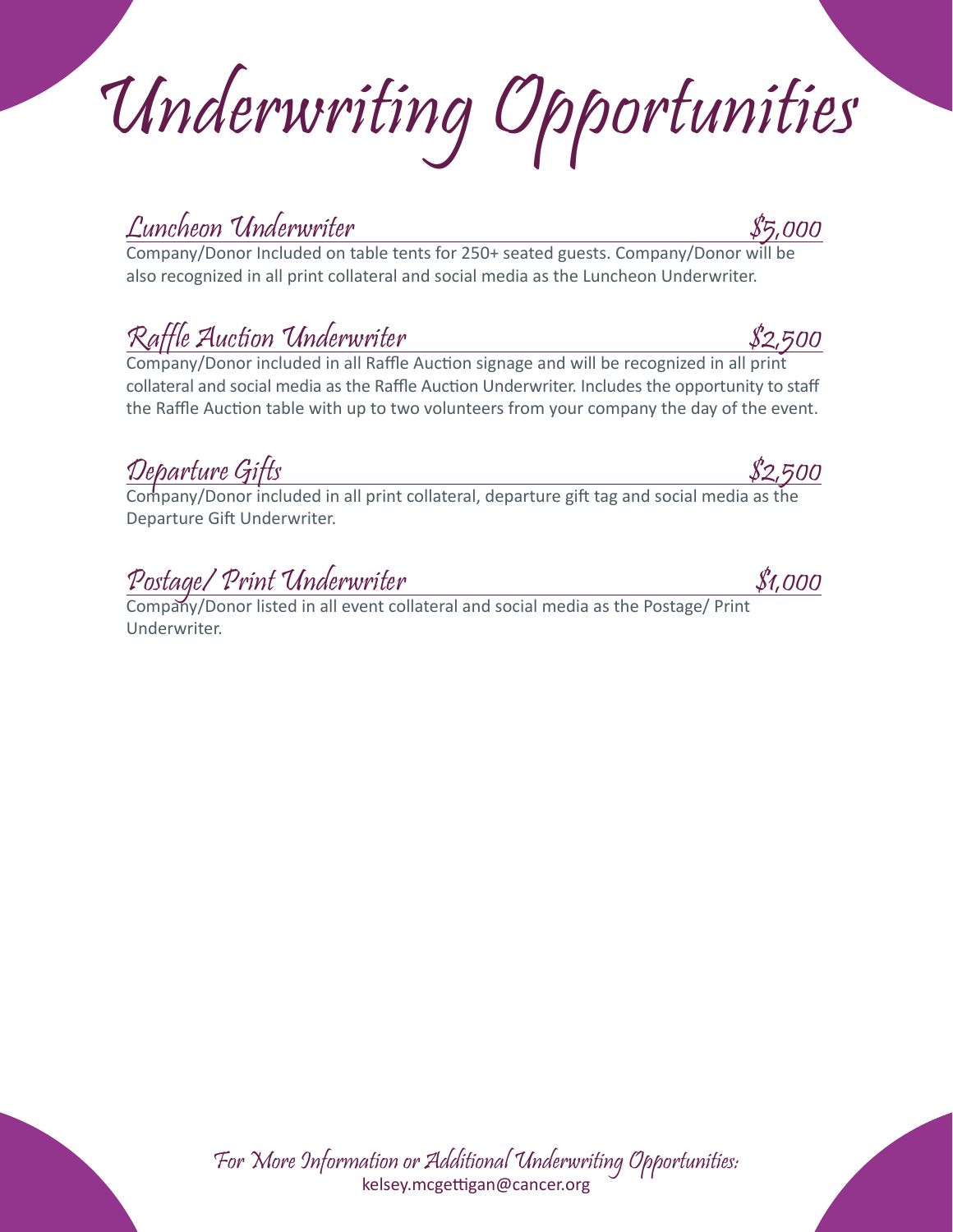American Cancer Society's Women Leading the Way to Wellness

greement Form

 $\Box$ 

Company and/or individual name(s):

Print names(s) EXACTLY as they should appear in event program:

| Address |       |     |  |
|---------|-------|-----|--|
| City    | State | 7in |  |
| Phone   | Fax   |     |  |
| Email   |       |     |  |
|         |       |     |  |

Contact name (if different from above)

Sponsorship Opportunities

*Please check one* ❏ **\$25,000 Presenting Sponsor** ❏ **\$10,000 Gold Sponsor** ❏ **\$5,000 Silver Sponsor** ❏ **\$2,500 Bronze Table Sponsor** ❏ **\$1,500 Supporter** *See Sponsorship Opportunities for detailed description of benefits of each level.*

## Underwriting Opportunities

❏ **\$5,000 - Luncheon Underwriter** ❏ **\$2,500 - Raffle Auction Underwriter** ❏ **\$2,500 - Departure Gifts Underwriter** ❏ **\$1,000 - Postage/Print Underwriter**

> Women Leading the Way - Q62WRF P.O. Box 1357, New York, NY 10018

### General Donation

## Virtual Event Enhancement

❏ **\$1000 Logo placement on all collateral for the event**

- ❏ **\$500 Full-page color acknowledgement in virtual event program**
- ❏ **\$250 Two (2) social media takeover opportunities**
- ❏ **\$250 Half-page black and white acknowledgment in virtual event program**
- ❏ **\$250 Variety of three (3) speaking events (Facebook Live takeover, "Ask the Expert" panel, etc.)**
- ❏ **\$175 One (1) social media takeover**
- ❏ **\$175 One (1) "Ask the Expert" panel**
- ❏ **\$50 One (1) dedicated social post**

Individual Tickets

❏ **\$135 - Individual Tickets** ❏ **\$1,300 - Table of 10**

| $\Box$ Check enclosed made payable to the American Cancer Society.<br>Please include "Women Leading the Way to Wellness, Q62WR5" on the memo line.            |                                                                                                                                                           |                                                                                                                |  |  |
|---------------------------------------------------------------------------------------------------------------------------------------------------------------|-----------------------------------------------------------------------------------------------------------------------------------------------------------|----------------------------------------------------------------------------------------------------------------|--|--|
| □ Charge my credit card (circle one): Visa MC Amex Discover                                                                                                   |                                                                                                                                                           |                                                                                                                |  |  |
|                                                                                                                                                               |                                                                                                                                                           | Experience and the second service of the service of the series of the series of the series of the series of th |  |  |
|                                                                                                                                                               |                                                                                                                                                           |                                                                                                                |  |  |
|                                                                                                                                                               |                                                                                                                                                           |                                                                                                                |  |  |
|                                                                                                                                                               |                                                                                                                                                           |                                                                                                                |  |  |
|                                                                                                                                                               |                                                                                                                                                           |                                                                                                                |  |  |
|                                                                                                                                                               |                                                                                                                                                           |                                                                                                                |  |  |
| $\Box$ Send me an invoice                                                                                                                                     |                                                                                                                                                           |                                                                                                                |  |  |
| All contributions and ads meeting the required specifications received by April 22, 2022,<br>will be listed in the Women Leading the Way to Wellness Journal. |                                                                                                                                                           |                                                                                                                |  |  |
| PLEASE SIGN FORM AND RETURN TO:<br><b>Kelsey McGettigan</b><br><b>American Cancer Society</b>                                                                 | <b>ADVERTISEMENT/TRIBUTE SPECIFICATIONS:</b><br>• Send as high-resolution PDF or JPG with fonts included<br>• All ads will be printed in black and white, |                                                                                                                |  |  |

- unless otherwise specified
- Email artwork to kelsey.mcgettigan@cancer.org

#### **For more information, contact Kelsey McGettigan at 603.340.4356 or kelsey.mcgettigan@cancer.org**

*The American Cancer Society cares about your privacy and protects how we use your information. Please visit cancer.org or call 1-800-227-2345 for our full privacy policy or if you have questions.*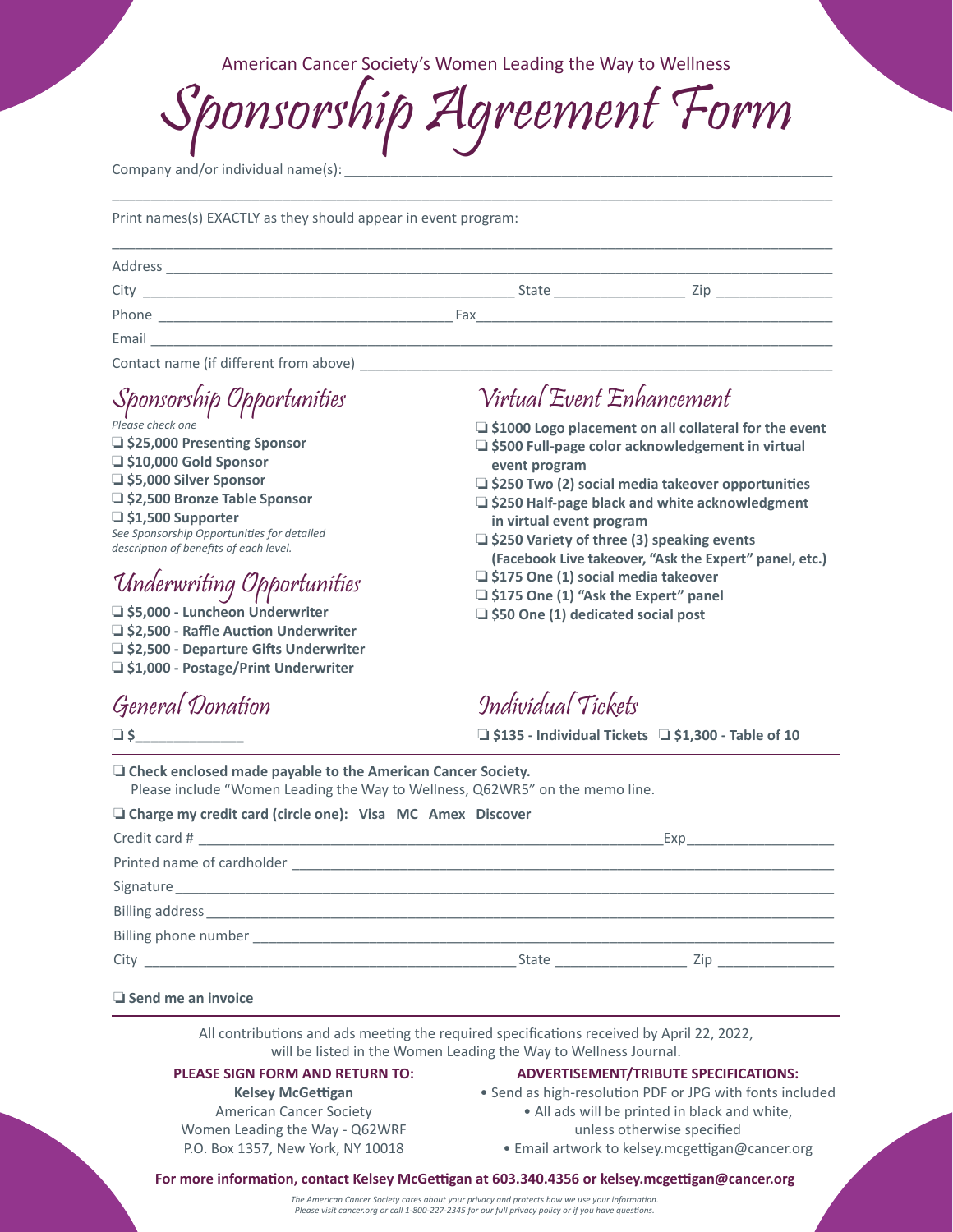American Cancer Society's Women Leading the Way to Wellness

Advertisement Agreement Form

 $\Box$ 

Company and/or individual name(s):

Print names(s) EXACTLY as they should appear in event program:

| Address                                |     |              |     |  |
|----------------------------------------|-----|--------------|-----|--|
| City                                   |     | <b>State</b> | 7in |  |
| Phone                                  | Fax |              |     |  |
| Email                                  |     |              |     |  |
| Contact name lif different from above) |     |              |     |  |

Contact name (if different from above)

Advertisements *Please check one*

❏ **\$700 Full-page ad or tribute\* (4.833"W x 7.833"H)** ❏ **\$350 Half-page ad or tribute\* (4.833"W x 3.917"H)**

Artwork

❏ **Artwork is enclosed** ❏ **Artwork will be sent separately** *\*For Tribute, please fill out the Tribute Option Information below*

**All contributions and ads meeting the required specifications received by April 22nd, 2022 will be listed in the Women Leading the Way to Wellness Journal.**

| $\Box$ Check enclosed made payable to the American Cancer Society.<br>Please include "Women Leading the Way to Wellness, Q62WR5" on the memo line.                                                                             |                                                                                                                                                                                                                                            |  |  |  |  |  |  |
|--------------------------------------------------------------------------------------------------------------------------------------------------------------------------------------------------------------------------------|--------------------------------------------------------------------------------------------------------------------------------------------------------------------------------------------------------------------------------------------|--|--|--|--|--|--|
| O Charge my credit card (circle one): Visa MC Amex Discover                                                                                                                                                                    |                                                                                                                                                                                                                                            |  |  |  |  |  |  |
|                                                                                                                                                                                                                                |                                                                                                                                                                                                                                            |  |  |  |  |  |  |
|                                                                                                                                                                                                                                |                                                                                                                                                                                                                                            |  |  |  |  |  |  |
| Signature experience and the state of the state of the state of the state of the state of the state of the state of the state of the state of the state of the state of the state of the state of the state of the state of th |                                                                                                                                                                                                                                            |  |  |  |  |  |  |
|                                                                                                                                                                                                                                |                                                                                                                                                                                                                                            |  |  |  |  |  |  |
|                                                                                                                                                                                                                                |                                                                                                                                                                                                                                            |  |  |  |  |  |  |
|                                                                                                                                                                                                                                |                                                                                                                                                                                                                                            |  |  |  |  |  |  |
| $\Box$ Send me an invoice                                                                                                                                                                                                      |                                                                                                                                                                                                                                            |  |  |  |  |  |  |
| Tribute Options<br>Please select one                                                                                                                                                                                           |                                                                                                                                                                                                                                            |  |  |  |  |  |  |
|                                                                                                                                                                                                                                |                                                                                                                                                                                                                                            |  |  |  |  |  |  |
|                                                                                                                                                                                                                                |                                                                                                                                                                                                                                            |  |  |  |  |  |  |
|                                                                                                                                                                                                                                |                                                                                                                                                                                                                                            |  |  |  |  |  |  |
| (your name or company name)                                                                                                                                                                                                    |                                                                                                                                                                                                                                            |  |  |  |  |  |  |
| <b>PLEASE SIGN FORM AND RETURN TO:</b><br><b>Kelsey McGettigan</b><br><b>American Cancer Society</b><br>Women Leading the Way - Q62WRF<br>P.O. Box 1357, New York, NY 10018                                                    | <b>ADVERTISEMENT/TRIBUTE SPECIFICATIONS:</b><br>• Send as high-resolution PDF or JPG with fonts included<br>. All ads will be printed in black and white,<br>unless otherwise specified<br>· Email artwork to kelsey.mcgettigan@cancer.org |  |  |  |  |  |  |
| For more information, contact Kelsey McGettigan at 603.340.4356 or kelsey.mcgettigan@cancer.org                                                                                                                                |                                                                                                                                                                                                                                            |  |  |  |  |  |  |

*The American Cancer Society cares about your privacy and protects how we use your information. Please visit cancer.org or call 1-800-227-2345 for our full privacy policy or if you have questions.*